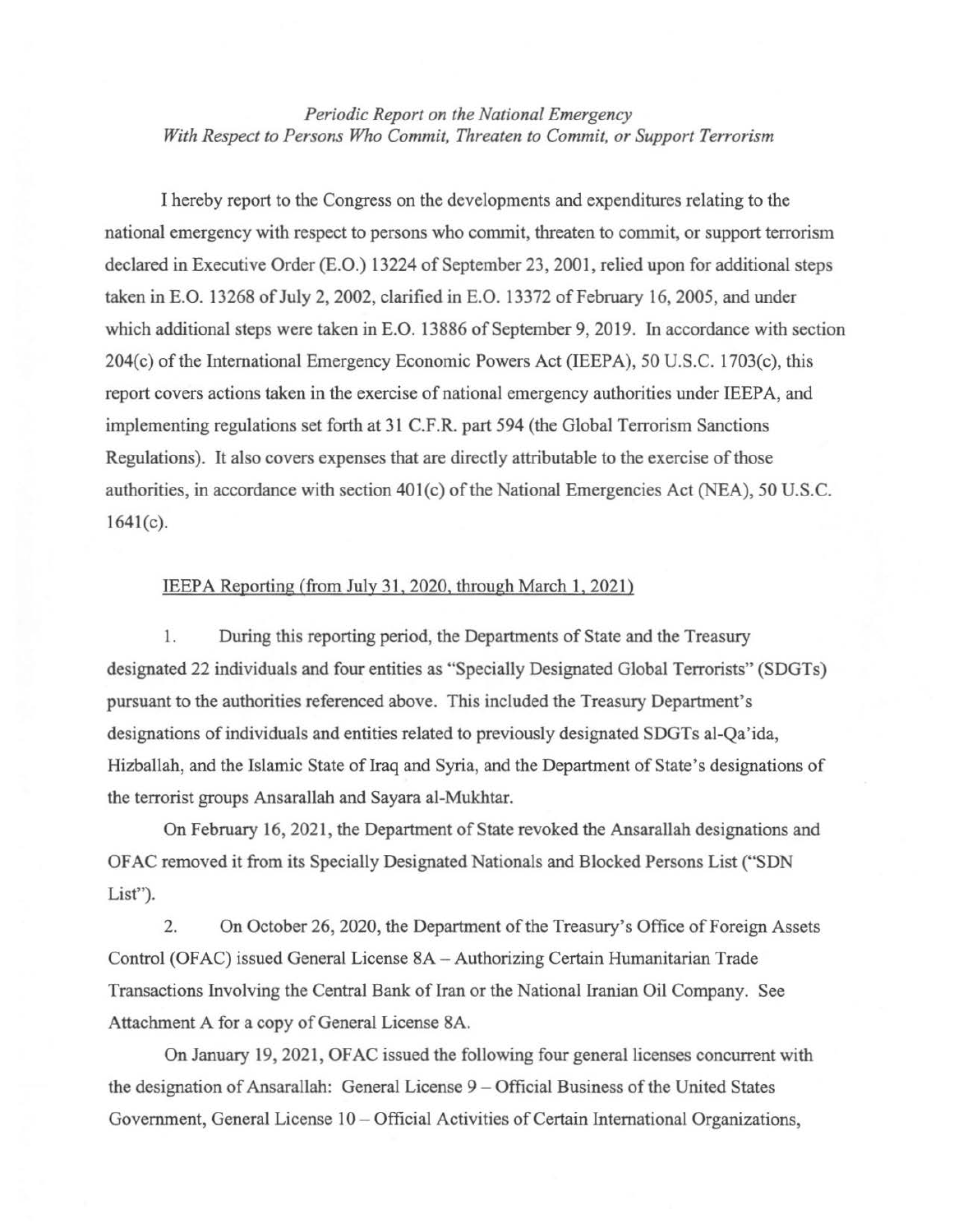General License 11 - Certain Transactions in Support of Nongovernmental Organizations' Activities in Yemen, and General License 12 - Transactions Related to the Exportation or Reexportation of Agricultural Commodities, Medicine, Medical Devices, Replacement Parts and Components or Software Updates. See Attachment B for copies of General Licenses 9, 10, 11, and 12.

On January 25, 2021, OFAC issued General License 13 - Authorizing Transactions Involving Ansarallah. See Attachment C for a copy of General License 13.

On February 16, 2021, as a result of the Department of State's revocation of the Ansarallah designations and its removal from the SDN List, OFAC revoked General Licenses 9, 10, 11, 12, and 13.

3. OFAC closed 218licensing cases (which may take the form of specific licenses, license amendments, "return-without-action" letters, general information letters, interpretive guidance letters, denial letters, closed without determination letters, or withdrawals) pursuant to the authorities referenced above.

4. United States financial institutions reported a total of \$66.119 million in terroristrelated assets as currently blocked. This figure describes only part of the overall impact of blocking actions. First, our international partners often have taken parallel blocking actions in their own financial sectors. Second, each account that is blocked represents a potential pipeline for terrorism-related finance that has been cut off. Third, the designated target no longer has access to the U.S. financial system, directly or indirectly. In addition, blocking actions have a larger deterrent effect on those who would otherwise consider assisting the financing of terrorism. Once identified, those terrorists and their supporters face commercial isolation and a block of their property and interests in property. Finally, Treasury's underlying investigations and the subsequent reporting from financial institutions advance our understanding of terrorist networks. This broader set of information, when assembled and assessed by Treasury, is then used to aid U.S. authorities against terrorists and their support networks.

5. OFAC has continued to discuss this program during its numerous outreach events to the financial, securities, and international trade communities. Details of this program also are available to the public on the Department of the Treasury's website, including in a program brochure and in industry-specific OF AC compliance guidance.

2